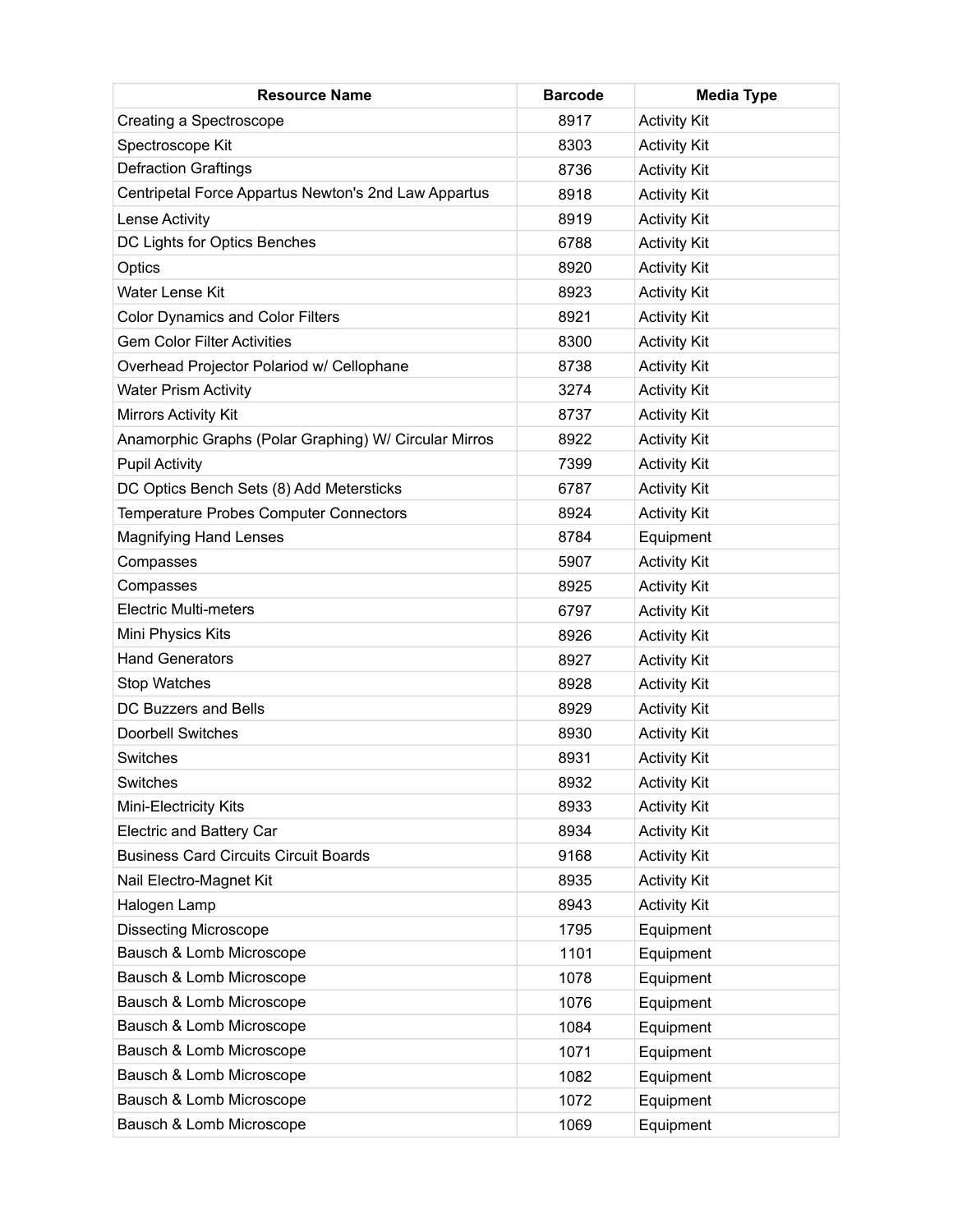| Hydrometers                               | 7770 | Equipment           |
|-------------------------------------------|------|---------------------|
| <b>Blocks</b>                             | 8937 | Equipment           |
| <b>Exploring Magnet Kit</b>               | 6795 | <b>Activity Kit</b> |
| Magnet (bar)                              | 8938 | Equipment           |
| Chromotography Paper                      | 8939 | Equipment           |
| PH Analyzer                               | 8940 | Equipment           |
| Litmus Paper                              | 8909 | Equipment           |
| <b>Pulley Kit</b>                         | 8941 | Equipment           |
| Create a Table Card Game                  | 1193 | <b>Activity Kit</b> |
| <b>Tuning Forks</b>                       | 1716 | Equipment           |
| Sound (mini kit, mallets, rattles, combs) | 8942 | Equipment           |
| <b>Protractors Altimeters</b>             | 7392 | <b>Activity Kit</b> |
| <b>Plastic Slinkies</b>                   | 6798 | Equipment           |
| <b>Plastic Slinkies</b>                   | 6798 | Equipment           |
| <b>Extra Long Slinkies</b>                | 5560 | Equipment           |
| <b>Metal Slinkies</b>                     | 4644 | <b>Activity Kit</b> |
| <b>Traveling Through Biotechnology</b>    | 1707 | Poster              |
| How Do Drugs Work                         | 4789 | Poster              |
| Marble loop track                         | 8316 | <b>Activity Kit</b> |
| <b>Triple Beam Balance</b>                | 5267 | Equipment           |
| Triple Beam Balance                       | 5266 | Equipment           |
| Spectroscope                              | 8434 | <b>Activity Kit</b> |
| <b>Analyzing Light Curves</b>             | 8891 | <b>Activity Kit</b> |
| <b>Flame Test Kit</b>                     | 8905 | <b>Activity Kit</b> |
| <b>Flame Calorimeter</b>                  | 9653 | Equipment           |
| Vernier LabPro                            | 6767 | Equipment           |
| Vernier LabPro                            | 6762 | Equipment           |
| Radiometer                                | 7714 | Equipment           |
| 2 Liquid Crystal Thermometers             | 8944 | Equipment           |
| 5 Thermometers                            | 8862 | Equipment           |
| 5 Thermometers                            | 8863 | Equipment           |
| Soil Thermometers                         | 8864 | Equipment           |
| Deep Fryer Thermometers                   | 8865 | Equipment           |
| Plastic Lense Kit                         | 7999 | <b>Activity Kit</b> |
| Paper Cup Speaker Kit                     | 9650 | <b>Activity Kit</b> |
| Lux Meters                                | 8439 | Equipmeter          |
| <b>Color Mixing</b>                       | 7998 | <b>Activity Kit</b> |
| Acid Rain                                 | 8732 | <b>Activity Kit</b> |
| <b>Color Vision Box</b>                   | 7997 | <b>Activity Kit</b> |
| 2 Dial Thermometers                       | 8313 | Equipment           |
| Psychrometer Kit                          | 8883 | <b>Activity Kit</b> |
| 32 Thermometers                           | 8857 | Equipmeter          |
| Elementary Sound Box B                    | 6799 | <b>Activtiy Kit</b> |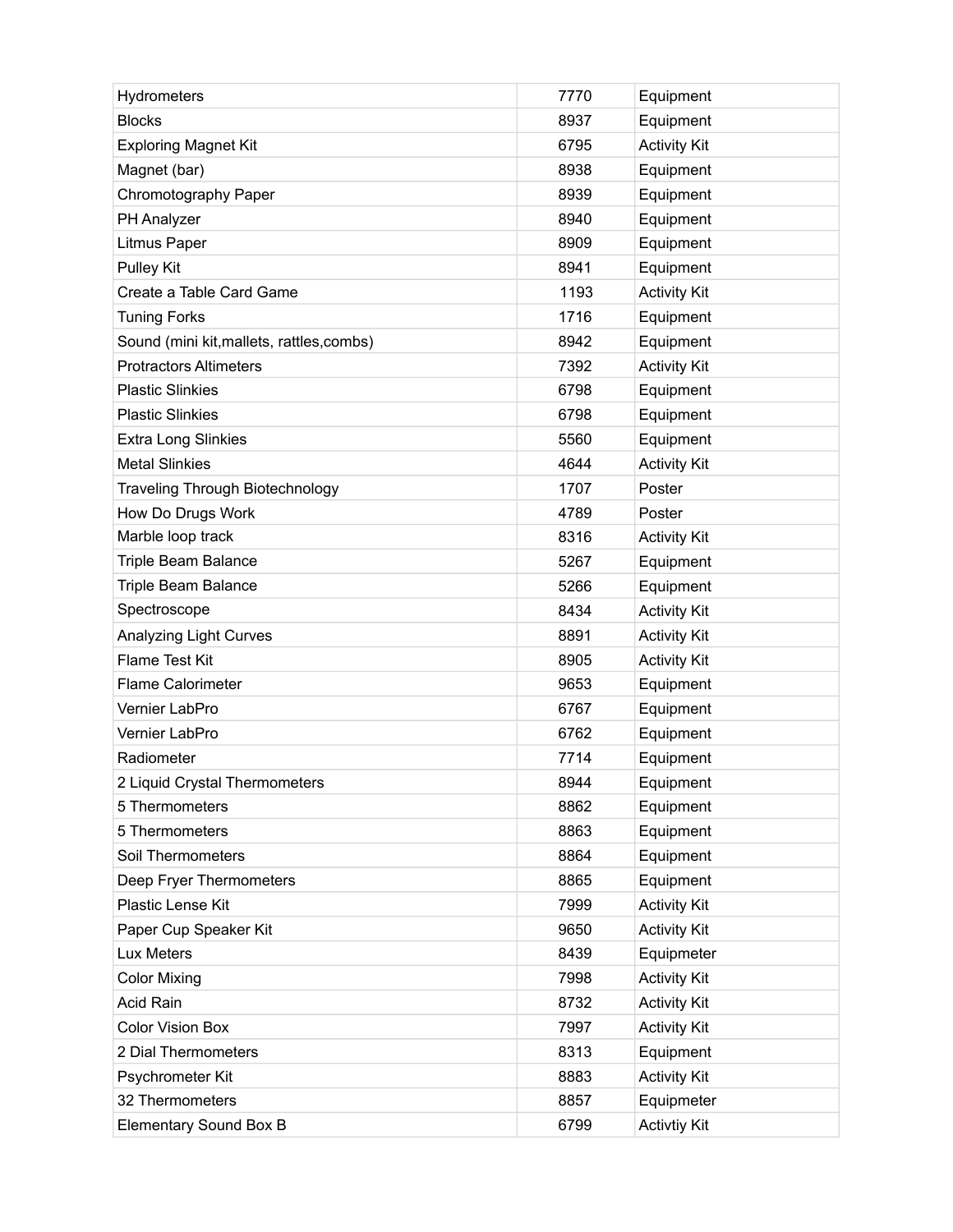| Salty Eight Card Game           | 8734 | Game                |
|---------------------------------|------|---------------------|
| Elementary Sound Box A          | 8948 | <b>Activtiy Kit</b> |
| Heat Proof Glove (Right Hand)   | 2931 | Equipment           |
| <b>Beaker Tong</b>              | 2933 | Equipment           |
| Heat Proof Glove (Left Hand)    | 2930 | Equipment           |
| 40 Safety Glasses               | 1711 | Equipment           |
| Simple Machine Kit              | 8912 | <b>Activity Kit</b> |
| Simple Machine Kit              | 8913 | <b>Activity Kit</b> |
| <b>Fastner Unit Kit</b>         | 8914 | <b>Activity Kit</b> |
| <b>Pulley Kit</b>               | 7987 | <b>Activity Kit</b> |
| <b>Pulley Kit</b>               | 8885 | <b>Activity Kit</b> |
| <b>Pulley Kit</b>               | 8910 | <b>Activity Kit</b> |
| On and Off Switches             | 4816 | Equipment           |
| Spring Scale                    | 7391 | Equipment           |
| Polarized Light Kit             | 8888 | <b>Activity Kit</b> |
| <b>Test for Color Blindness</b> | 6793 | <b>Activity Kit</b> |
| Sound Level Meter               | 2395 | Equipment           |
| Anemometer                      | 3846 | Equipment           |
| <b>Battery Holders</b>          | 8784 | Equipment           |
| Switches                        | 6843 | Equipment           |
| DC Circuit Kit #1               | 6796 | <b>Activity Kit</b> |
| Stopwatches                     | 4626 | Equipment           |
| <b>Small Magnifying Glass</b>   | 7402 | Equipment           |
| <b>Medium Magnifying Glass</b>  | 7403 | Equipment           |
| Large Magnifying Glass          | 7404 | Equipment           |
| <b>Friction Blocks</b>          | 6783 | Equipment           |
| Measuring Weight Multimedia     | 8890 | <b>Activity Kit</b> |
| <b>Exploring Magnets Kit</b>    | 6795 | <b>Activity Kit</b> |
| Magnet                          | 1262 | Equipment           |
| Inertial balance Kit            | 2354 | Equipment           |
| Digital Kitchen Scale           | 8446 | Equipment           |
| Power Supply                    | 9668 | Equipment           |
| Rechargable Battery             | 9675 | Equipment           |
| Magnetizer                      | 9676 | Equipment           |
| Newton's Cradle                 | 8430 | Equipment           |
| Plasma Ball                     | 8429 | Equipment           |
| Force Pump                      | 1533 | Equipment           |
| Bell Jar                        | 9688 | Equipment           |
| <b>Bell Jar Bottom</b>          | 9689 | Equipment           |
| Battery Holder (Blue plastic)   | 5564 | Equipment           |
| Battery Holder (metal)          | 5565 | Equipment           |
| Gear and Levers                 | 8911 | Equipment           |
| <b>Watch Glasses</b>            | 9690 | Equipment           |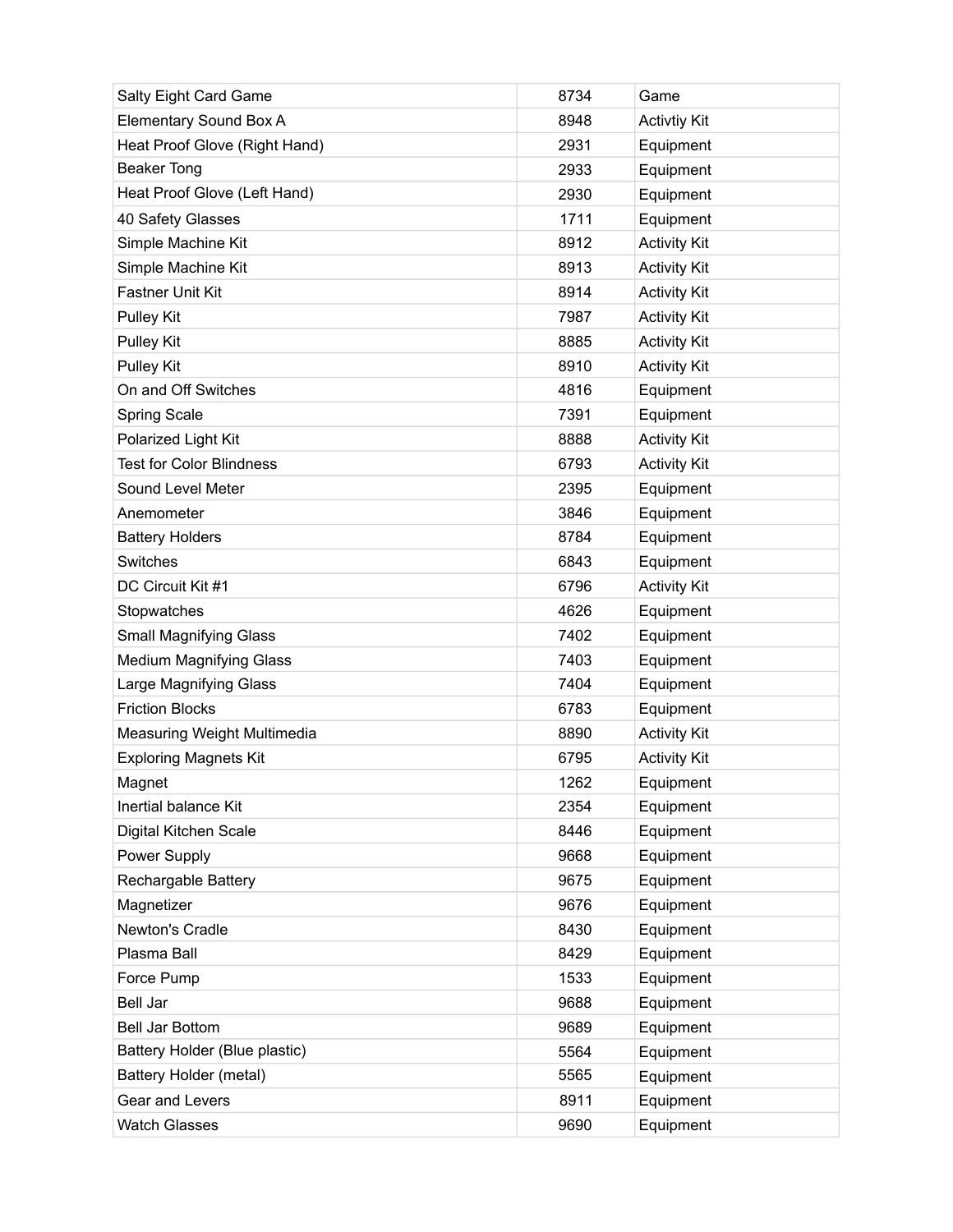| Refraction                                        | 7399 | Equipment           |
|---------------------------------------------------|------|---------------------|
| <b>Circuit Mount</b>                              | 3794 | Equipment           |
| <b>Electrical Clips</b>                           | 3798 | Equipment           |
| <b>Battery Holder</b>                             | 3795 | Equipment           |
| Gas Law                                           | 9691 | <b>Activity Kit</b> |
| Kill A Watt Unit                                  | 8426 | Equipment           |
| <b>Steam Engine</b>                               | 8314 | Equipment           |
| Geiger Counter CDB-700                            | 7587 | Equipment           |
| Vacuum Pump                                       | 6126 | Equipment           |
| Vacuum Pump                                       | 1948 | Equipment           |
| Magnetism Kit                                     | 9693 | <b>Activity Kit</b> |
| Iron Filing Sheets (small hard plastic - 2" x 3") | 6839 | Equipment           |
| Iron Filing Sheets (8.5" x 11")                   | 1430 | Equipment           |
| <b>Circuit Activity</b>                           | 9694 | <b>Activity Kit</b> |
| Green Ninja Thermometer and Humidity Monitor      | 8498 | <b>Activity Kit</b> |
| Green Ninja Box A                                 | 7451 | <b>Activity Kit</b> |
| Ping Pong Ball                                    | 9706 | Equipment           |
| Levitron Anti-Gravity Top                         | 6827 | Equipment           |
| <b>Toy Motor Kit</b>                              | 5254 | <b>Activity Kit</b> |
| <b>Binoculars</b>                                 | 5259 | Equipment           |
| UV Lamp                                           | 7775 | <b>Activity Kit</b> |
| UV Lamp                                           | 9632 | <b>Activity Kit</b> |
| Extra Microscope Lights                           | 9706 | Equipment           |
| <b>Extra Lights</b>                               | 5441 | Equipment           |
| Prisms                                            | 8889 | Equipment           |
| Copper Coil                                       | 8741 | Equipment           |
| <b>Toy Motor Kit</b>                              | 5257 | <b>Activity Kit</b> |
| <b>Magnetic Compass</b>                           | 5908 | Equipment           |
| <b>Hand Boiler</b>                                | 7984 | Equipment           |
| Gyroscope                                         | 4842 | Equipment           |
| <b>Balancing Kit</b>                              | 9707 | Equipment           |
| Laser Play Kit                                    | 8301 | <b>Activity Kit</b> |
| Tins and Fire Starter                             | 9708 | Equipment           |
| Wooden Rolling Cart                               | 8936 | Demo Model          |
| <b>Static Electricity Kit</b>                     | 8750 | <b>Activity Kit</b> |
| Pinhole Photography                               | 5253 | <b>Activity Kit</b> |
| Laser                                             | 8302 | Equipment           |
| 165 ft Tape Measure                               | 6106 | Equipment           |
| 165 ft Tape Measure                               | 6104 | Equipment           |
| Pedometer                                         | 6081 | Equipment           |
| Counter                                           | 6084 | Equipment           |
| Whistles                                          | 6083 | Equipment           |
| Floater/Sinker Kit                                | 2825 | <b>Activity Kit</b> |